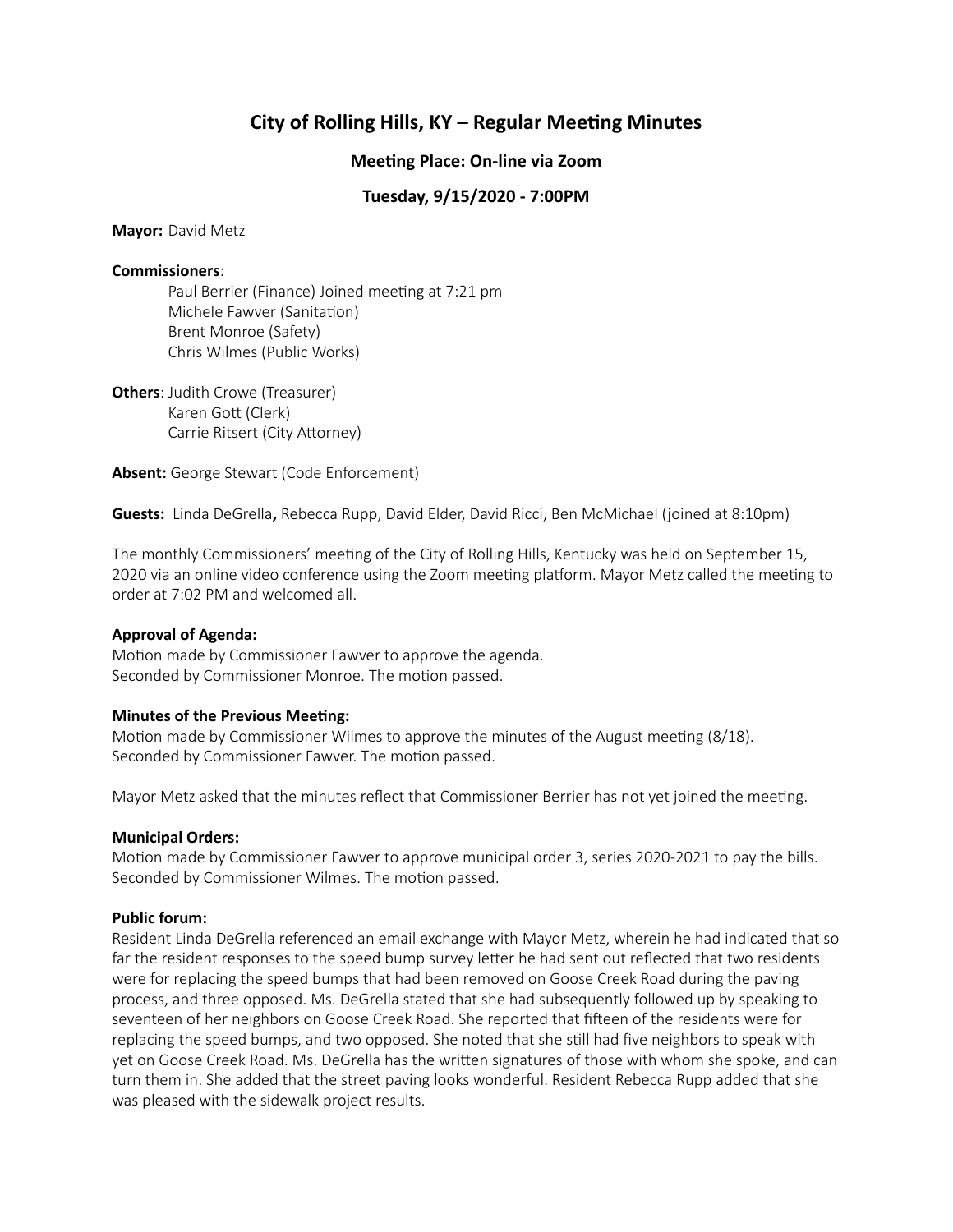#### **City Attorney:**

Attorney Carrie Ritsert gave her report, and all issues are currently resolved.

#### **Safety/Code Enforcement:**

Commissioner Monroe gave his report. The reported crime incidents within the ½ mile area from 9300 block of Aylesbury Dr in the City of Rolling Hills were: 3 Assaults (2 within Rolling Hills), 1 Robbery and 1 Car Break In. A welfare check was also called in, which turned out well.

Code Enforcement Officer, George Stewart was absent. Commissioner Monroe indicated that Officer Stewart is continuing to address mostly yard maintenance (overgrowth) and parking code violations via courtesy warnings and citations.

Commissioner Monroe indicated he had called about the repainting of the arrows on Goose Creek Road, at the light where it meets Westport Rd. Commissioner Fawver added that she has called three times herself.

#### **Finance:**

Commissioner Berrier was not in the meeting at this point. Mayor Metz presented the August 2020 Financial Report that Commissioner Berrier had submitted earlier. Motion to accept the Financial Statement for August 2020 was made by Commissioner Wilmes. Seconded by Commissioner Fawver. Motion passed.

#### **Sanitation:**

Commissioner Fawver reported that she's going to order more trash cans to address a trash overflow issue at one of the apartment complexes, noting that this is one of the complexes where we do provide cans, which is not necessarily the case for all apartment complexes. Additionally, Commissioner Fawver will get bids and ideas for holiday lighting. Judy Crowe will provide the number to her for the person that had previously done the holiday lighting. She plans to send information about those options to the Mayor and Commissioners before the next meeting.

## **Public Works:**

Commissioner Wilmes gave his report. Four light poles have been repaired: two on Goose Creek Road, one on Kenlock Drive and one on Langdon Drive by Autozone. The pole in the round-a-bout is leaning and Commissioner Wilmes is going to have it examined. The light at the entrance that needs to be replaced was over fifteen years old and a match could not be found for that particular style of light. All four lights could be replaced so that all would match. We'll need to decide how we want to proceed. Commissioner Wilmes mentioned that the vacant lot to the right of the City of Rolling Hills' entrance needs to be mowed. He clarified that the lot is owned by the state of Kentucky, and was purchased by them when a home was formerly there, during the widening of Westport Road. Commissioner Wilmes called Kentucky Transportation and was told that they could mow it annually or put it on a quarterly rotation. Commissioner Wilmes will have our lawn company mow it and bill us this one time since there have been complaints, and stated we'll need to figure out what we want to do about the mowing in the future.

Commissioner Wilmes is working on Snow removal bids, using the same specifications that we've previously used since our needs haven't changed. He anticipates having those bids a week prior to the October 20<sup>th</sup> meeting.

Commissioner Berrier and David Ricci joined the meeting at 7:21 pm.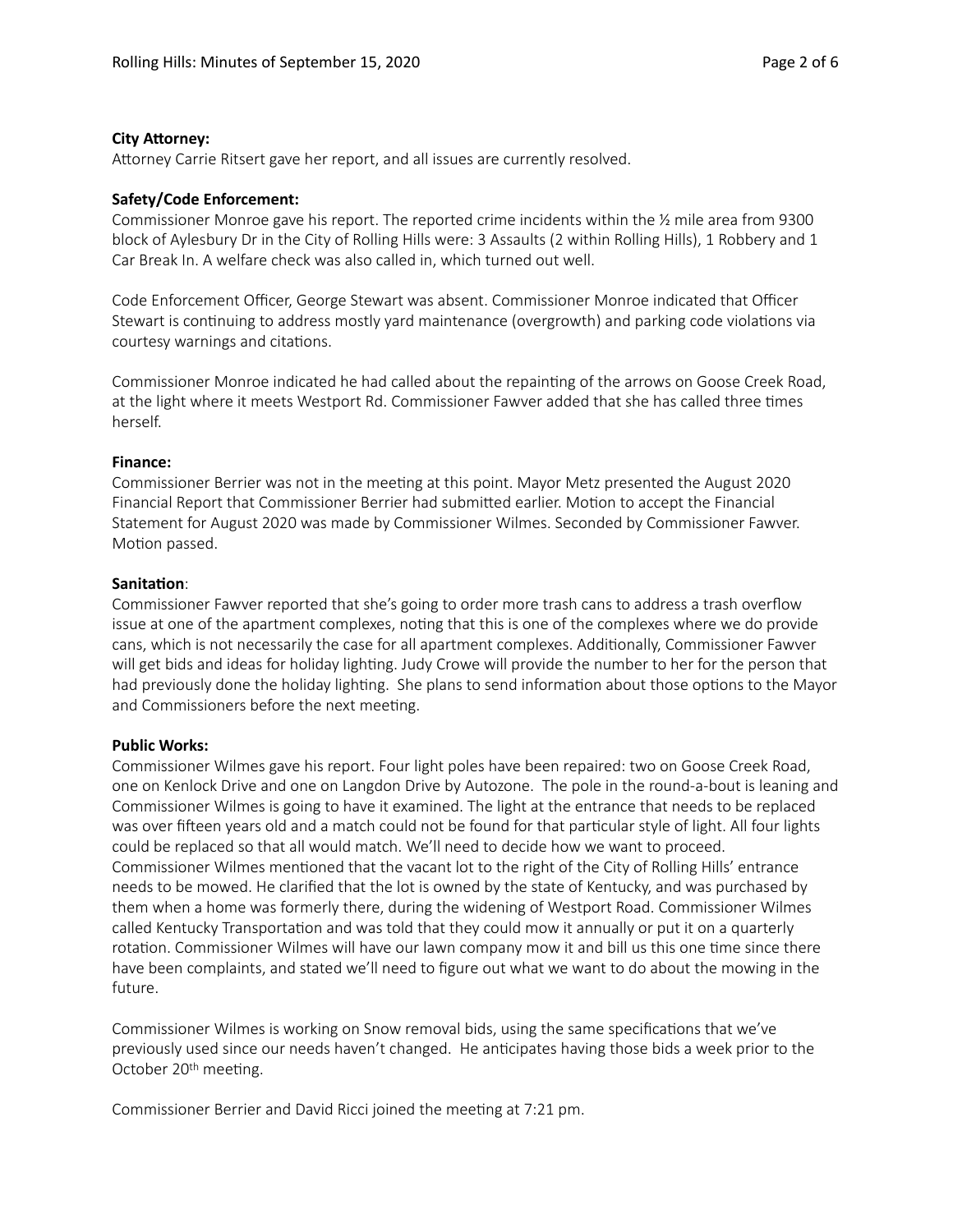#### **New Business:**

Speed bumps on Habersham Drive (2 speed bumps) and Goose Creek Road (3 speed bumps)—Mayor Metz had sent fifty-one survey letters to residents of those streets and received thirteen responses. Two were for the replacement of the speed bumps and three were against. The questions to be considered are does the City of Rolling Hills install speed bumps on one or both of those streets and if so, how many speed bumps on each? If we install, what is the location; the same as they were or should we rethink their locations? If we don't install them, then we'll need to discuss the removal of unnecessary signage. The corollary to all of this is that if people don't have a strong preference, then a decision can be delayed and speed bumps can always be added at a later date. Commissioner Wilmes commented that Louisville Metro had previously given the recommendation for the location of the speed bumps, but there is no legal precedent on their placement. Mayor Metz reminded everyone that while the will of the people is important, it is the responsibility of the Commissioners to make decisions. Commissioner Wilmes suggested that we wait and not do anything and Commissioner Fawver agreed with him. Mayor Metz remarked that without a motion, we will do nothing at this time.

Langdon Court erosion update/bids—Mayor Metz and Commissioner Wilmes will be meeting with a representative from MSD on September 16th. Mayor Metz reported that it's the consensus of multiple opinions that the source of the erosion is storm water runoff. It's difficult to do anything to repair the road and not have the same problem happen again over time. Mayor Metz indicated he had met with Landscaper David Ricci at the site a few weeks ago and talked about some options. David Ricci suggested a triaxle load of Rip Rap, which is a large shot stone, about 8 to 10 inches wide. It has strong staying ability. Mayor Metz wants to see what MSD's offer or lack thereof is before we make a final decision. The flow of water needs to be stopped, which may potentially be an MSD project if the pipe is undersized. Mayor Metz indicated he would welcome a motion to approve the expenditure of up to \$2,000 to repair the Langdon Court road, pending what he and Commissioner Wilmes find out from MSD. If MSD will commit to doing something in a shorter order, then we will wait. The \$2,000 is the sum of \$1,100 for the bid for the Rip Rap rock, \$300 to address the developing washout, and \$400 to sealcoat. If MSD won't do something until next Spring, then we need to do something now to repair the road and slow down the erosion. Mayor Metz indicated it will be a temporary solution.

A motion to approve the expenditure of up to \$2,000, pending results from the meeting with MSD was made by Commissioner Fawver. Seconded by Commissioner Monroe. Discussion followed.

Commissioner Wilmes shared that he has some hope that MSD will do something because both our sewer lines and storm lines run out under the road and into that field and if enough erosion occurs, it could lead to a sewer line break. Therefore, MSD has a vested interest in not allowing anything to happen to those lines. There may yet be some hope for MSD contributing money to do some work. The motion passed unanimously.

Stop Bar Striping Bids— The City has received four bids for repainting the existing stop bars at the stop sign at every street we have. The stop bars are typically ten feet wide, with the exception of the one way streets on Aylesbury Drive behind the shopping center and Langdon Drive, where they could be fifteen feet wide. The paving company will repaint stop bars where they have paved. The painting of the other stop bars is mostly a beautification project to refresh the paint. Bids were as follows: Libbs \$2,800 All Terrain \$6,000 A&S Parking Lot Maintenance \$1,195 Louisville Sealcoat \$1,088 Question is do we want just stop bars or do we want the word "STOP" painted on the ground?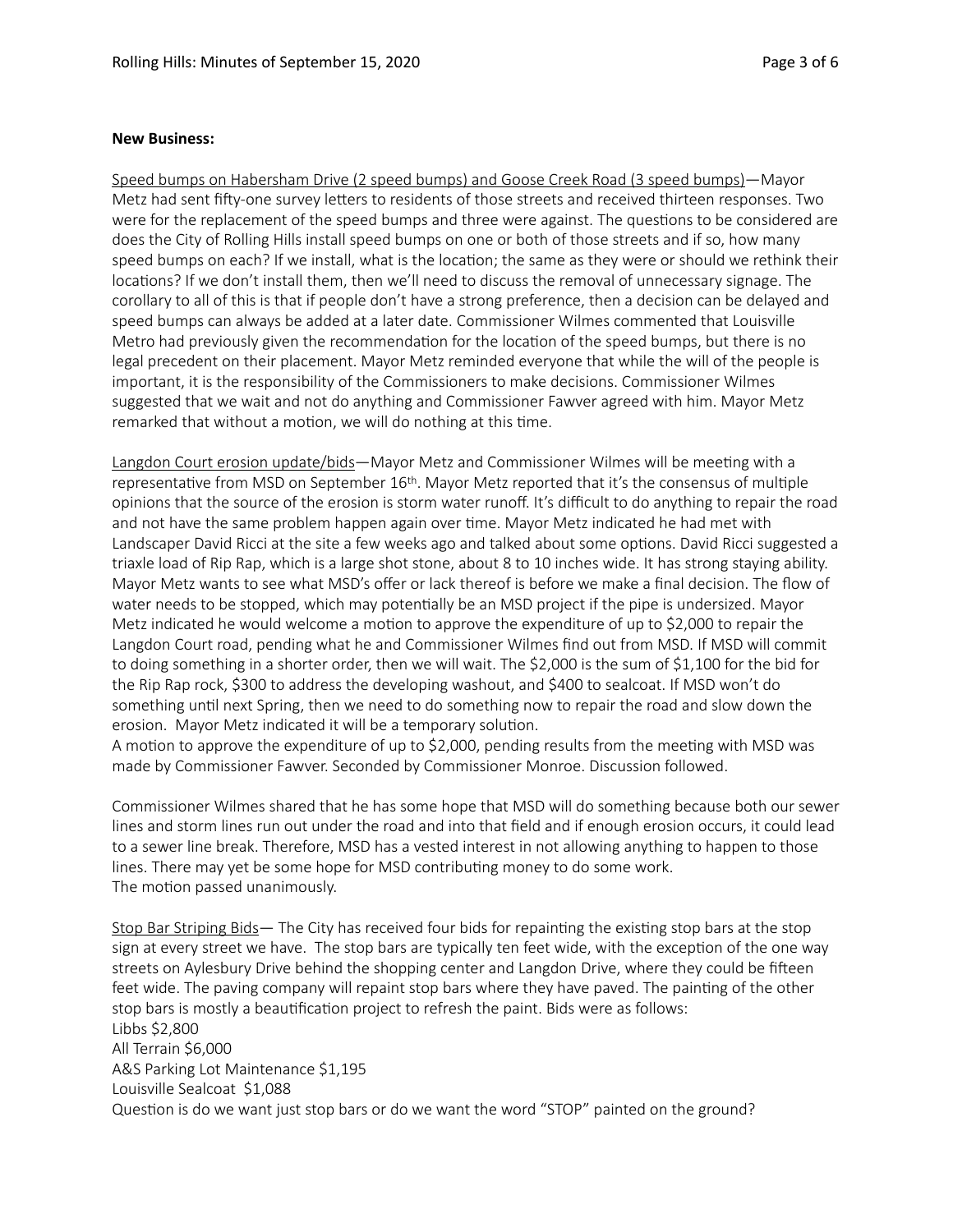Discussion: Commissioner Wilmes is not a fan of painting the word "STOP" because various companies have differing stencils, which is hard to match up. He thinks the stop signs and stop bars are sufficient. Clerk Gott raised the point that the sight line at the round-a-bout is obstructed by the overgrowth of the Barberry shrubs. Commissioner Monroe added that there is a pine tree that is also obscuring part of one of the stop signs. Landscaper David Ricci said the shrubs are in need of a hard cut back, which would not be safe for the shrubs now, but would be appropriate in February. Mayor Metz asked that David Ricci cut back as much as could be safely done now, to improve the sight line. Commissioner Fawver is in favor of waiting until Spring for any painting. The stop bars have been tabled until Spring 2021.

Christmas Decorations Scope of Work/Bids—Commissioner Fawver will have recommendations and proposals to vote on for the October 20<sup>th</sup> meeting.

Snow Removal Scope of Work/Bids—Commissioner Wilmes will have recommendations on proposals for the next meeting Oct. 20.

Mowing of Vacant State Lot— The lot will be mowed every other week.

Tiverton Way at Langdon Drive intersection—the northern lane is extremely rough and bumpy. Louisville Water Company will be closing the intersection down from all three directions to make the road repair. It should take about two days for the repair. Commissioner Wilmes is coordinating this with Louisville Water Company.

## **Old Business**

2020 Road Paving—Mayor Metz reported that the paving of Habersham, and Goose Creek Rd from Aylesbury through Tiverton and Aylesbury behind the shopping center is now complete.

Dumping of tree trunk and damage to City property—Mayor Metz reported he needs to speak with our City attorney about that project.

Sidewalk Ramps & Scope of work/bids—Commissioner Berrier will put together a list of ramps that need repairs and will contact concrete companies and send them a request for bid for those repairs. Mayor Metz will work with Commissioner Berrier on that project.

Shopping Center Entrance/Exit issues-Mayor Metz is still working on this issue.

Damaged light at Langdon Drive entrance to the City of Rolling Hills—Commissioner Wilmes presented options to replace the light, which could not be repaired. The damaged light is fifteen years old and is no longer made. Commissioners Berrier, Wilmes and Monroe agreed that all four of the lights should be replaced so that they match. Commissioner Wilmes suggested that we get a quality light fixture, and commented that lights that have single bulbs tend to be more reliable instead of the candelabra style bulbs. Motion was made to approve the expenditure of up to \$2,000 to replace and install all four of the entrance light fixtures with something similar to the current ones was made by Commissioner Berrier. Seconded by Commissioner Wilmes. Motion passed.

Commissioner Fawver will assist Mayor Metz in selecting the light fixtures.

Sidewalk repairs by Universal Concrete (grinding)—Mayor Metz reported that the sidewalk grinding has been completed. They did a good job, albeit a little different than the previous type. There were no complaints about the grinding.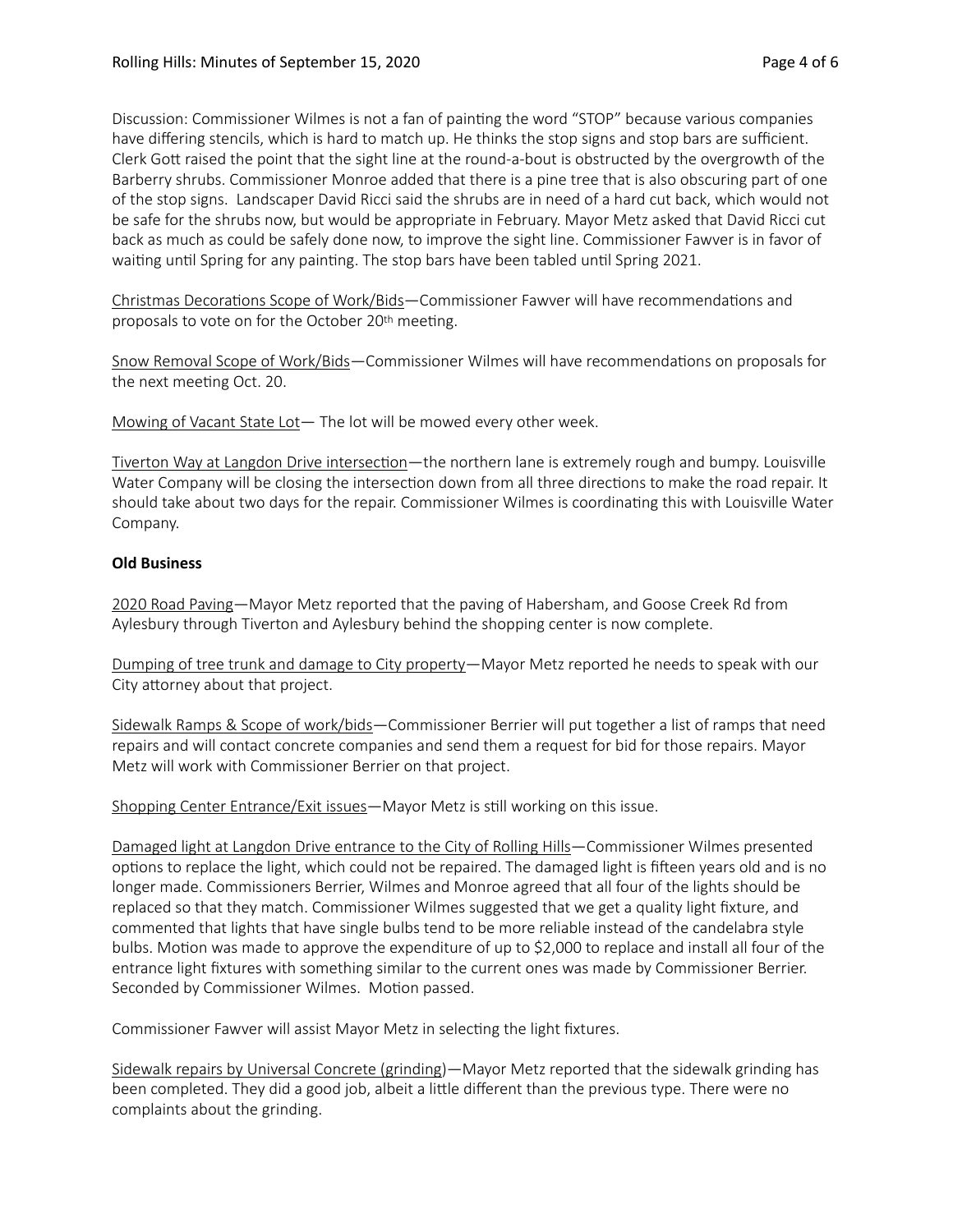Curb Painting Proposal: David Ruhl—Treasurer Crowe reported that David Ruhl will paint in late September or October.

Green Space Barricade Update—Mayor Metz reported that the posts, chain and sign have been installed by David Ricci.

Green Space Development Update—Mayor Metz spoke with the landscape architect and recommended a City meeting on October  $15<sup>th</sup>$  to give residents a chance to come up and see what the architect is thinking and to provide input. Mayor Metz will announce the date and location through a City mailing/newsletter.

Motion to spend up to \$600 for the newsletter printing and mailing related expenses was made by Commissioner Fawver. Motion seconded by Commissioner Wilmes. Motion passed.

Speedhump Reflective Signs Purchased: Status of Installation—Mayor Metz commented that we'll need to put those out closer to winter.

Fencing at rear of shopping center follow-up—This project is on hold with plans to revisit it in the Spring when hopefully lumber prices will be lower.

Codification Update—Clerk Gott reported that American Legal has our ordinances and we are waiting for them to do their work.

COVID Funds—Mayor Metz indicated that there was nothing new to report.

Opioid Funds—Mayor Metz said there was nothing new to report there either.

Round-a-bout at Aylesbury, Mud hole at Dollar Tree, and post on Langdon—Mayor Metz indicated that the round-a-bout has been weeded and mulch added. The rut that became a mud hole behind Dollar Tree had dirt added and was then filled with gravel. It looks much better.

#### **Public Forum**

Resident Ben McMichael joined the meeting and asked for the City's help in addressing a tree concern that has arisen because his neighbor's tree is dying, and a branch from it is laying on his garage. His concern is that the tree will eventually fall onto his garage. Code Enforcement Officer Stewart has issued at least one citation, but the owner of the property has done nothing to address removing the tree or the branch on his garage. Mayor Metz asked City Attorney Carrie Ritsert for her opinion. She indicated that some cities have tree policies that if there's a decaying tree, that it must be taken down. Mayor Metz said that we don't have that policy in Rolling Hills. Without an ordinance, it is a civil concern. Code Enforcement Officer Stewart has been involved. The last time he was out was August 5th. Attorney Ritsert will look at the City's nuisance ordinance, which may cover this situation, as will Clerk Gott. Linda DeGrella suggested that Mr. McMichael contact Metro 311 to see if they might take down the tree. Mr. McMichael indicated that he's trying to do everything he can to address the tree situation before it falls on his garage. Mayor Metz also suggested that Mr. McMichael contact his insurance agency and ask for their guidance. Mayor Metz asked that Brent follow up with Officer Stewart regarding meeting with the property owner, Mr. Kato.

Resident David Elder expressed that he is glad the speed bumps are currently on hold.

## **Adjourn**

Commissioner Fawver made a motion, seconded by Commissioner Monroe, to adjourn the meeting. The motion passed and the meeting was adjourned at 8:37 PM.